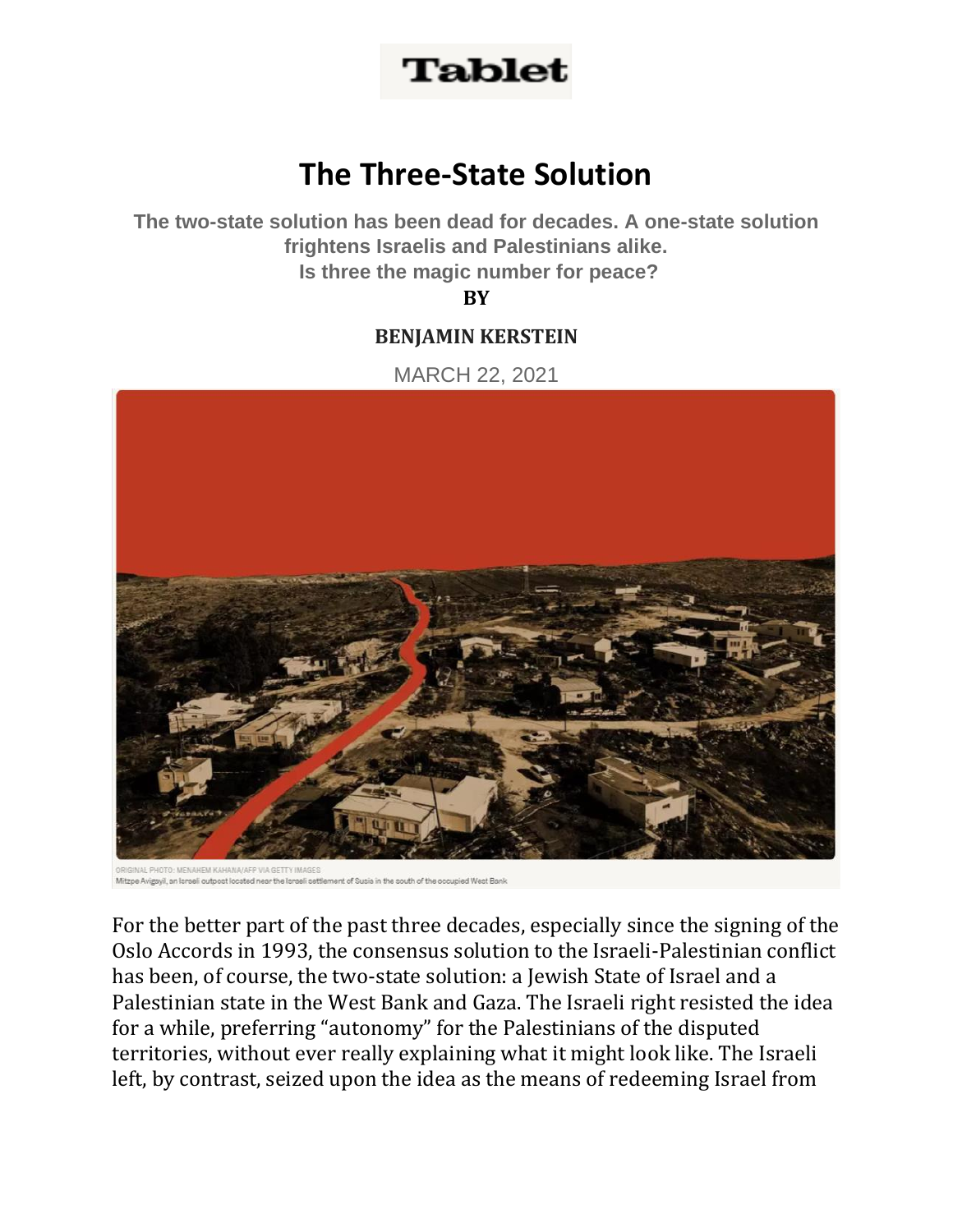an interminable occupation, and finally securing Israeli legitimacy and permanence in the Middle East.

The international community, led by the United States, has always loved the idea, enshrining it in the 1947 Partition Plan that led to the founding of the State of Israel itself and periodically reasserting it against the maximalists of both the Israeli right and the pre-Oslo Palestine Liberation Organization, as well as the genocidal terror group Hamas. All attempts to achieve it, however, have so far failed.

Perhaps because of this failure, the consensus around the two-state solution is currently fraying. Partisans on all sides have begun making quiet—and sometimes not so quiet—declarations that "the two-state solution is dead," and usually propose a "one-state solution" in its place.

Israeli one-staters, who are mostly from the far right, demand more or less total annexation of the West Bank and its absorption into Israel proper, with the Palestinians designated as the biblical *ger toshav* or "resident alien" more than stateless, but less than citizens.

Israel's pragmatic or secular one-staters have a less grandiose argument: Israel cannot cede the West Bank without fatally compromising its security. The Palestinians, they say, have never and will never give up their irredentist claim to all of Palestine "from the river to the sea," and any territorial concessions would simply provide them with the strategic high ground of the West Bank. This would allow them to threaten Israel's central coastal plain its economic heartland with the country's only international airport and major ports, as well as most of its population.

"If the one-staters are entitled to their unlikely thought experiments, then others are certainly entitled to the same."

The Palestinian and pro-Palestinian one-staters are somewhat more diverse. On the one hand, there are the genocidaires of all parties, whether from Hamas, Islamic Jihad, or the ostensibly secular Fatah. They all want, essentially, an Arab state in place of

what is now Israel, with the Jewish population either slaughtered or expelled.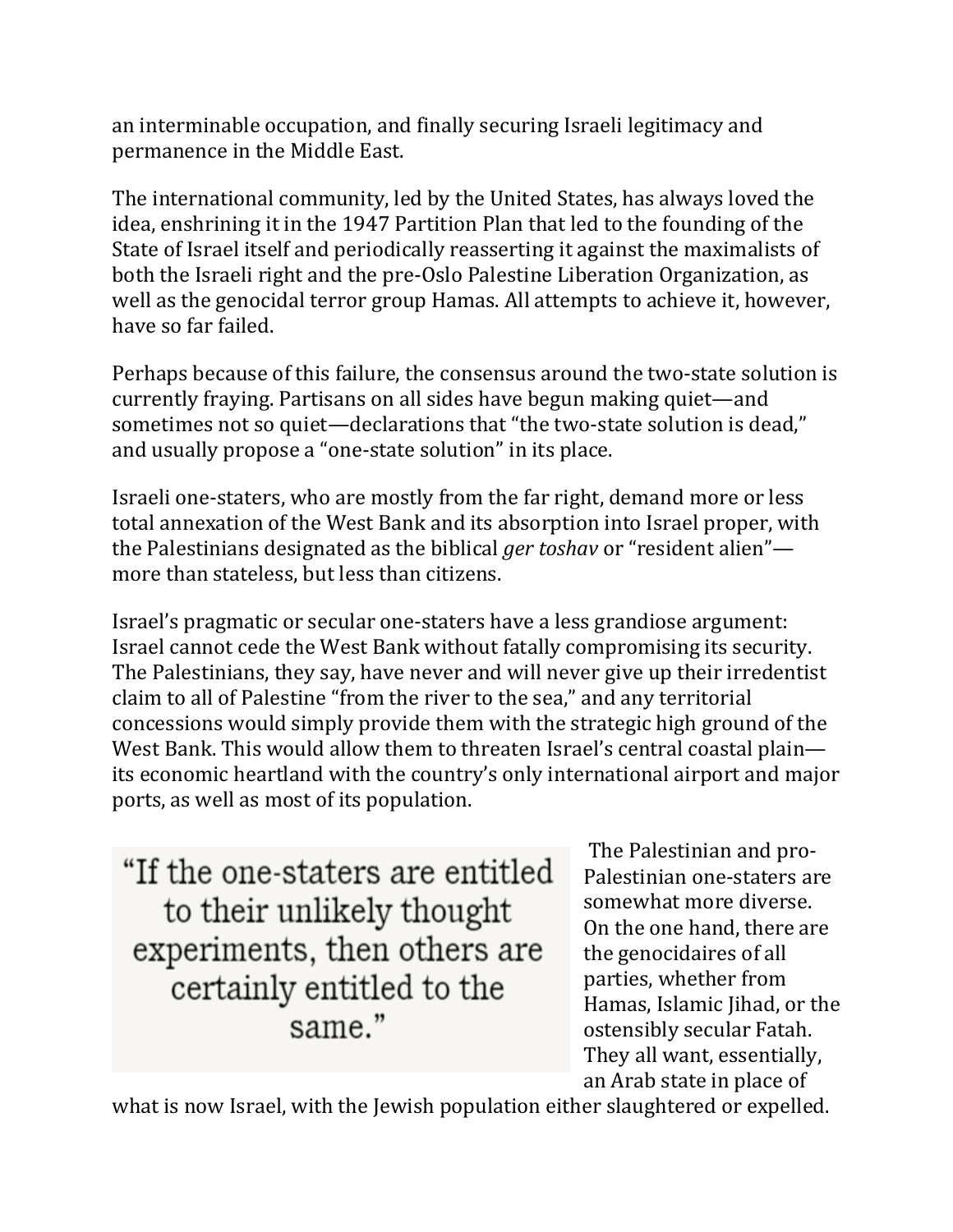One-staters from the pro-Palestinian left, however, have a more sophisticated approach. Usually, they claim that there is already a "one-state reality" on the ground, and the key question is whether the West Bank Palestinians will be granted equal rights, including the vote, or whether they will be subjected to an "apartheid" system instead. Thus, they advocate dissolving Israel as a Jewish state and replacing it with a binational "Israel-Palestine."

While immediately appealing to Western leftists and some liberals, such an idea is plainly unjust and impossible to impose. It is a non-starter for Israelis, because it would uniquely violate the collective rights of the Jewish people, once again rendering them a de facto stateless community, trapped in the same discriminatory position suffered by the Tibetans, the Kurds, and numerous others. In fact, the one-state approach has little support among the Palestinians themselves.

There is, in addition, a truth that all parties and the international community seem determined to ignore: A Palestinian state already exists in Gaza. It is, of course, a toxic theocracy and a hotbed of social and economic dysfunction, but it is nonetheless a demarcated territory with clear borders populated by and entirely—in fact, absolutely—ruled by Palestinians. It remains partially blockaded by Israel to prevent Hamas from arming any further than it already has. But countries under blockades and embargoes—Cuba for example—are still considered sovereign; and in any case, should the West Bank Palestinians reach an agreement with Israel, one imagines their Gazan neighbors would likely do the same.

Despite the current horrendous situation in Gaza, however, its existence as a de facto Palestinian state is some reason for optimism; it means that both Jewish and Palestinian national claims have already been fulfilled. Selfdetermination for both communities has been realized, and this only leaves the last, if very difficult question: What should be done with the West Bank?

There is one possible solution to this question that for some reason is excluded from discussions of Israel's future by parties domestic and foreign, whether in high or low places. It is supremely difficult to accomplish, though it is also an elegant solution, and it has the virtue—so far as I am aware—of originality. And if the one-staters are entitled to their unlikely thought experiments, then others are certainly entitled to the same. The solution is the partition of the territory into three states: a Jewish state in Israel, a Palestinian state in Gaza, and a binational state in the West Bank.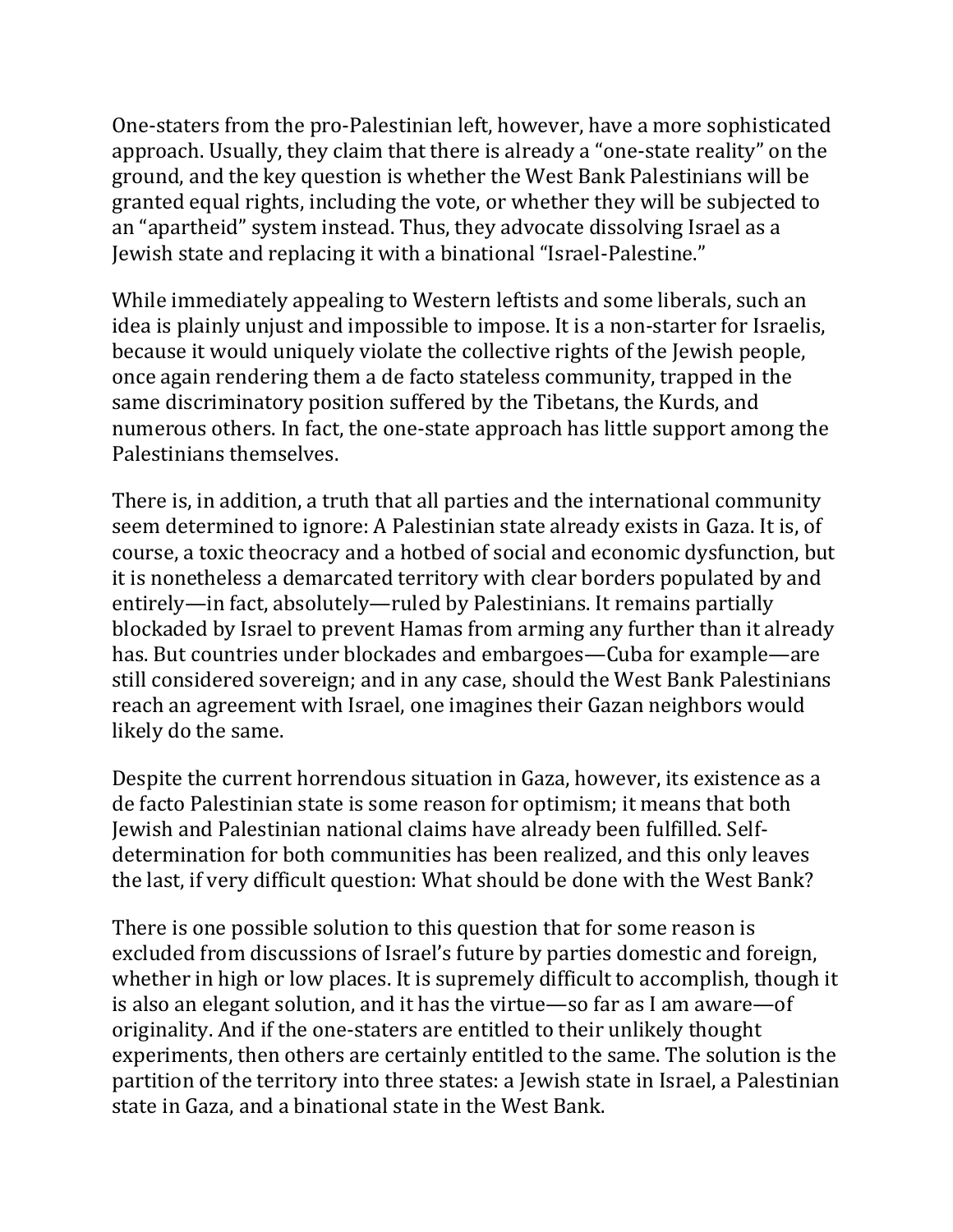What would such a West Bank state actually look like? It would be a kind of "Judea-Palestine," in which the Palestinian majority and the Jewish minority beyond the Green Line would be equal citizens in a state that recognizes the political, religious, national, and historical rights of both peoples. Ideally, it would be a sectarian democracy based on parity between the two communities—with a legislature in which representation for both is guaranteed by law. It would have integrated police and security forces, Hebrew and Arabic as official languages, and political offices shared on the Lebanon model, i.e., the president must be a Jew and the prime minister an Arab, or vice versa. There would be freedom of movement throughout the territory, equal rights and restrictions on land and property, recognized freedom of worship for all religions, and equal access to holy sites.

Borders would be based on the 1967 lines and controlled by a joint Israeli-Palestinian security force until a new, integrated border guard could be formed by the new state. The state would also be, to the greatest extent possible, demilitarized in order to prevent sectarian violence. This would involve the disarmament of both the Jewish and Arab communities, including Palestinian militias and the Jewish settlements, leaving the monopoly on the use of force to the authorities. The most difficult issue, of course, would be Jerusalem; while the devil would be in the details, the best-case scenario would be a division based on the 1967 borders with joint control of the Old City.

Such a solution would likely gain the support of Jordan, which would probably see a binational West Bank as very much in its interests. Building on its current involvement in the area, Jordan could play a major role in securing the new state, managing the region's various holy sites—including in Jerusalem, where Jordan already acts as custodian of the mosques on the Temple Mount. Moreover, West Bank binationalism would preclude a situation in which Jordan is forced to either absorb or confederate the area—threatening the Hashemite monarchy—or else see a potential irredentist terror state take shape on its border. In addition, as Israel would probably become the guardian of and advocate for the Jewish community in the new state, Jordan would fulfill that role for the Palestinians. Most importantly, the simple fact of a moderating Jordanian presence on its eastern border would contribute a great deal to the stability and success of a binational West Bank.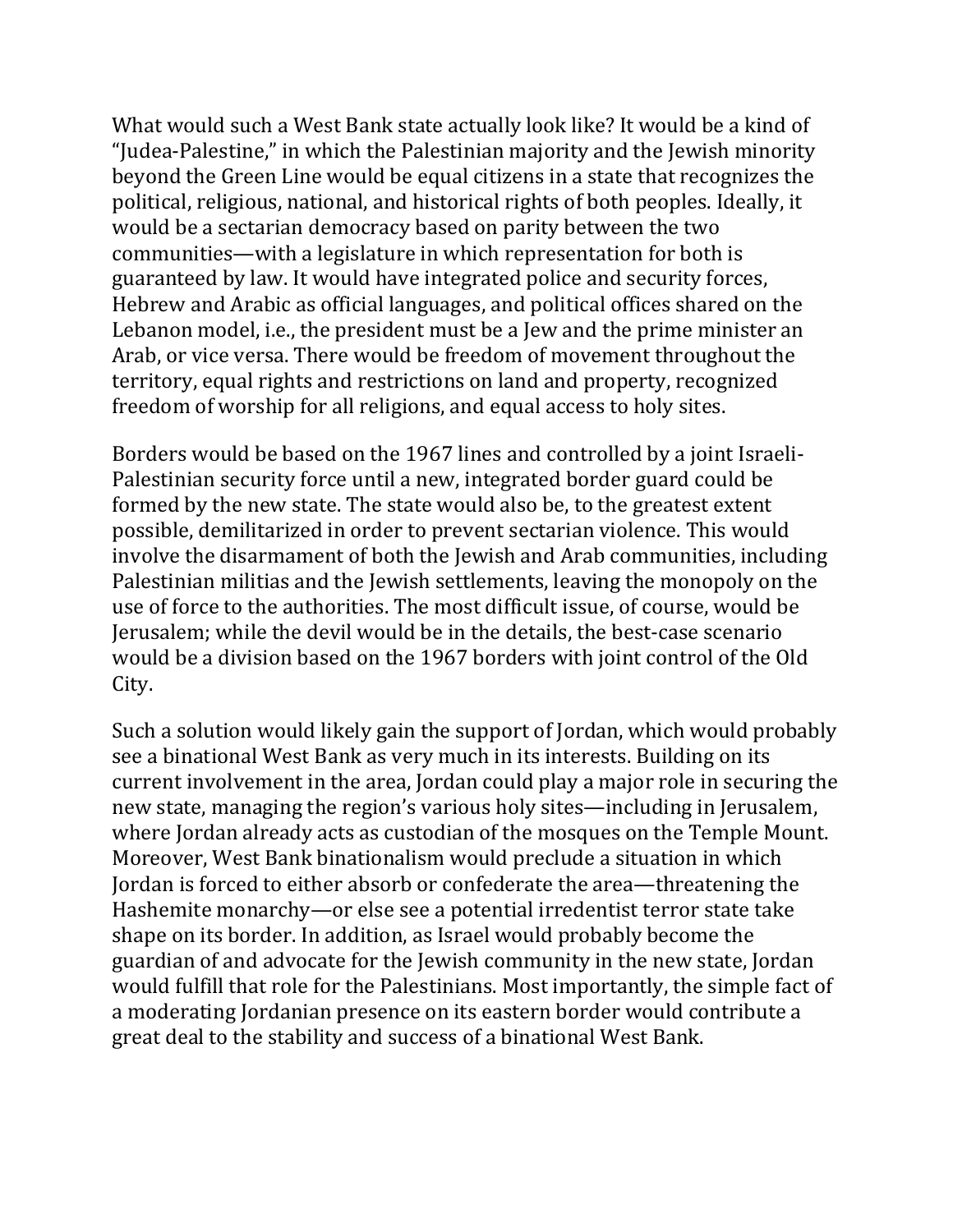All of this would be, one must admit, extremely difficult to implement, largely due to the ideological claims of both sides to absolute sovereignty. A Judea-Palestine would be neither fully Judea nor fully Palestine, leaving the maximalist demands of the settlers and the Palestinian irredentists supremely frustrated. The Palestinians would not get an ethnically pure national state, and would have to accept a minority whose presence they view as illegitimate and illegal. The settlers would be faced with the currently unthinkable prospect of living as a minority in a country that is not a Jewish state, and the more radical among them would have to give up their messianic ideology.

Nonetheless, both sides might be brought to see the advantages. A binational state in the West Bank would not, for example, uproot either community from their homes; it would allow for both sides to retain their attachment and passion for the land itself and its historical and religious significance; and the sectarian democracy it adopts would allow for official acknowledgement of the sociocultural uniqueness of each community. Should these guarantees be insufficient for any individual citizen, they would be able to decamp to Israel or Gaza.

The binational nature of the state would also be a positive thing for the Palestinians themselves—especially for women, gays, and others who might benefit from protections for minority rights. One need only look at the current condition of Gaza, which is a completely homogeneous theocracy in which chauvinism, racism, and religious coercion have immiserated almost the entire population. A binational West Bank would liberate the Palestinians from both the occupation and the corruption and oppression of their own rulers.

In many ways, to avoid becoming another Gaza, a binational state in the West Bank would *need* its Jewish minority. The presence of a substantial minority group makes democracy and equal rights a moral imperative; fosters openness, liberalism, and diversity; and promotes cooperation and creativity. Indeed, throughout modern history the Jews have tended to be a "creative minority," helping the process of liberalization and modernization, with their presence often inadvertently minimizing the possibility of a "tyranny of the majority" that threatens to become oppressive or murderous.

It is true that neither the Jews nor the Palestinians in the West Bank are ready to entertain the possibility of a binational Judea-Palestine at the moment, but there are perhaps certain preliminary steps that could be taken. Israel could,